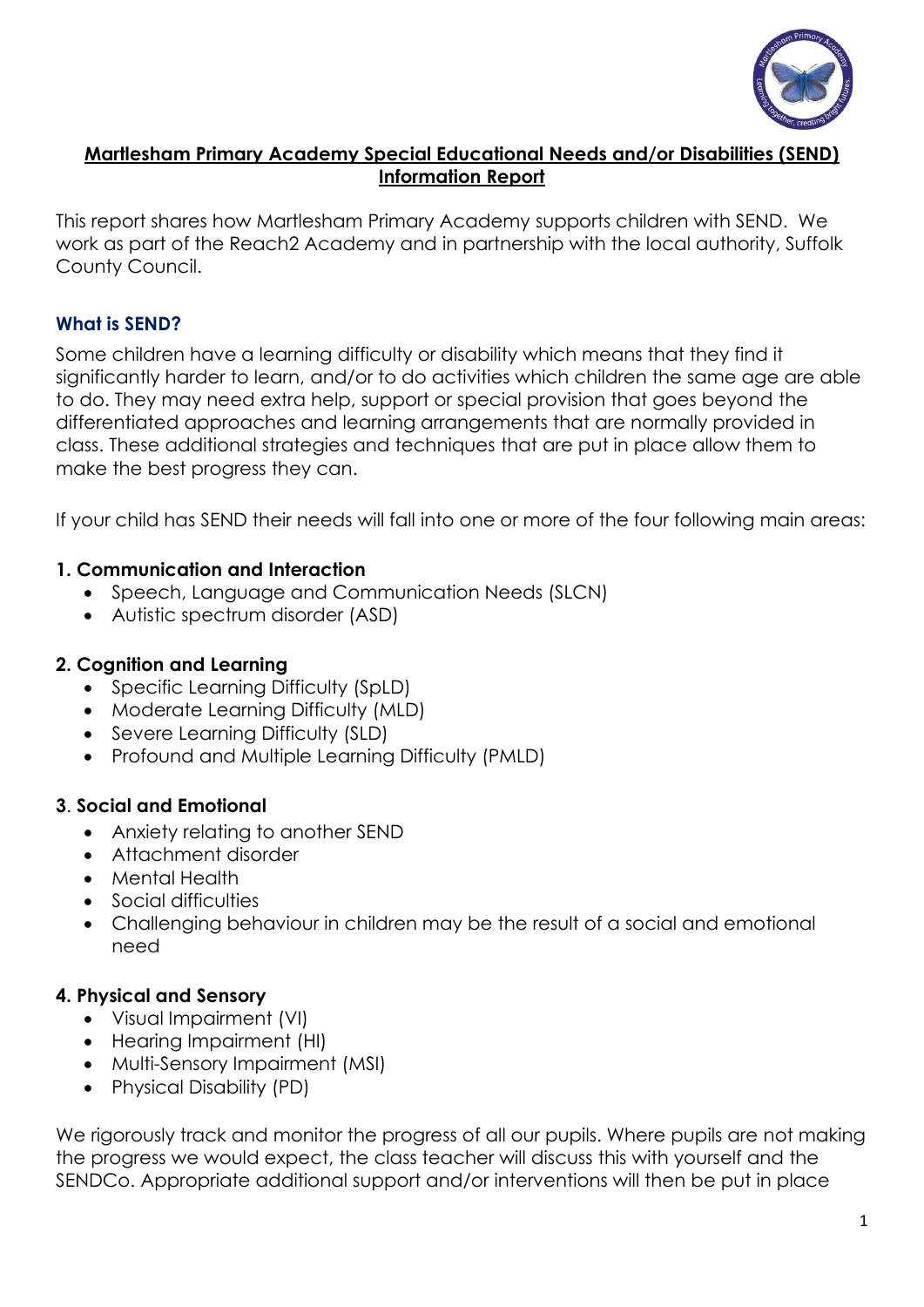and you will be kept informed of progress. Where progress continues to be a concern, we may seek advice from other specialist professionals, with your permission.

# **What to do if you suspect your child has SEND?**

- Firstly, arrange to have a meeting with your child's teacher outlining your concerns. Your child's class teacher will know your child best and be able to talk about any strategies they already have in place or will use in the future.
- You can also arrange to have a meeting with the SENDCo or head teacher outlining your concerns, though the class teacher should be the first professional you contact.
- Ensure the school is kept informed of any relevant background information/change /concerns you have about your child.

# **How do we identify children with SEND?**

The 2015 Code of Practice suggests that pupils are only identified as having SEND if they do not make adequate progress once they have received interventions and adjustments alongside quality first, differentiated learning. This means progress which:

- is significantly slower than that of their peers starting from the same baseline;
- fails to match or better the child's previous rate of progress;
- fails to close the attainment gap between the child and their peers; and/or
- widens the attainment gap.

If a child is identified as needing SEND support the class teacher, liaising with the SENDCo, will carry out a more detailed assessment of the child's needs. This draws on:

- teacher assessment, their experience of the pupil, previous attainment and behaviour;
- the child's development in relation to peers and nationally agreed outcomes;
- parent's views and experiences;
- pupil views and experiences; and
- advice from specialist professionals.

We use the following criteria to decide whether a child is added to the SEND register:

- having a diagnosed condition, or showing strong traits which is known to potentially cause a barrier to learning;
- a social, emotional or mental health issue which is a barrier to learning behaviour e.g. anxiety; and/or
- despite quality first teaching and focused interventions attainment is significantly below age related expectations.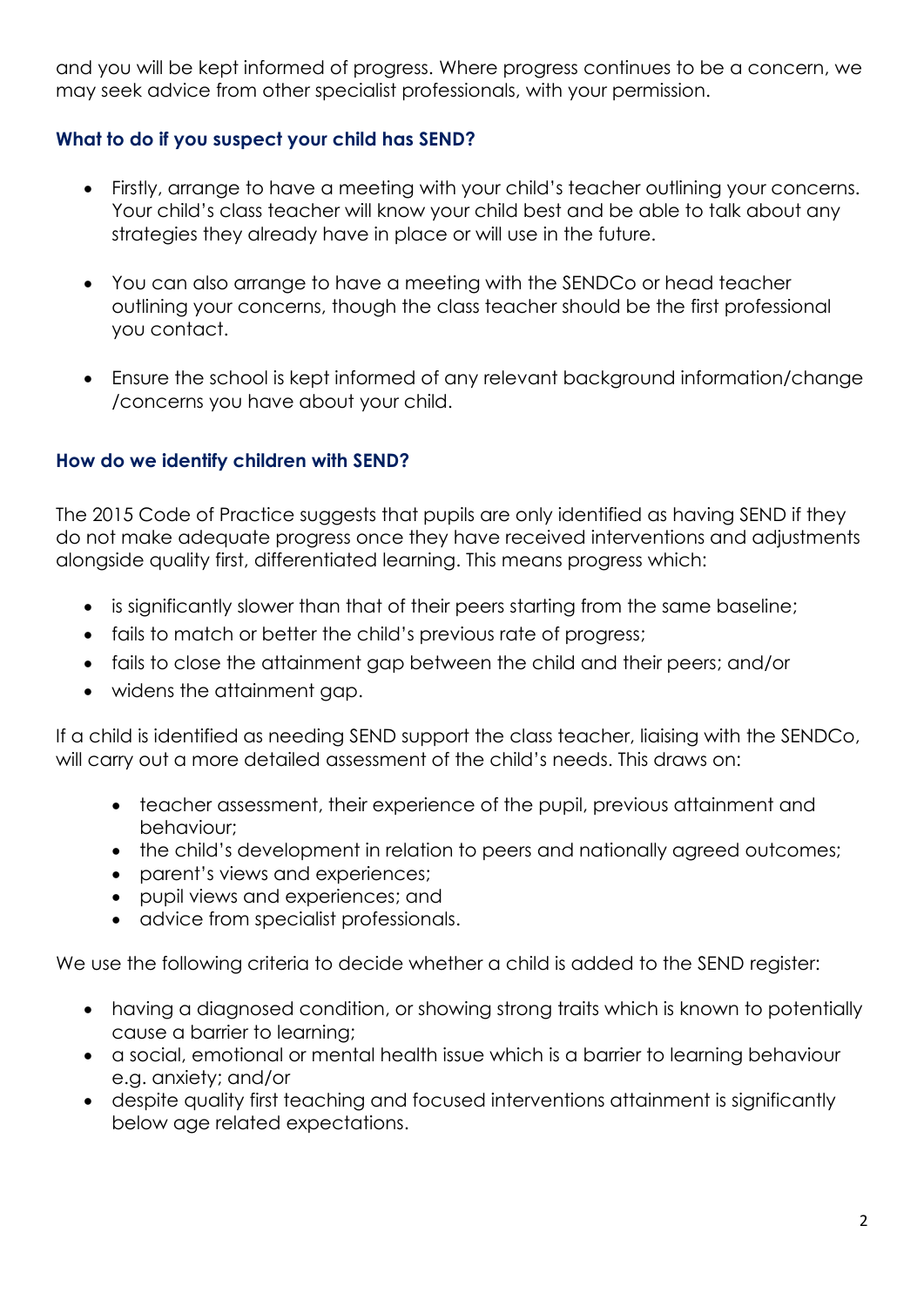Children on the SEND register will have a termly review meeting. Parents/carers and the class teacher will review the child's support plan.

## **How do we teach children with SEND?**

All pupils at Martlesham Primary Academy receive quality first teaching. This means that we provide a varied, inclusive curriculum and employ a range of teaching styles to ensure that all children access a curriculum matched to their needs. We deliver the statutory National Curriculum through a topic based format. We emphasise the importance of English, maths, social and personal skills with a strong focus on educating the whole child and preparing them for the future.

Quality first teaching has the following characteristics:

- highly focused lesson design with sharp objectives;
- high demands of pupil involvement and engagement with their learning;
- high levels of interaction for all pupils;
- appropriate use of teacher questioning, modelling and explaining;
- an emphasis on learning through dialogue, with regular opportunities for pupils to talk both individually and in groups;
- an expectation that pupils will accept responsibility for their own learning and work independently; and
- regular use of encouragement and authentic praise to engage and motivate pupils.

At Martlesham Primary Academy we aim to be inclusive *within* the classroom environment. We strive to ensure that our teaching meets the highest standards for *all* pupils and that work is appropriately differentiated to allow access and challenge for all.

The classroom teachers are responsible for the daily education of your child and are supported and advised by the SENDCo where necessary. Sometimes it may be appropriate to teach your child out of the classroom individually or as part of a small group for a specific intervention designed to accelerate the child's learning.

The individual support plans we use enable us to put person-centred inclusion strategies and personalised learning targets in place for children with SEND.

## **How will your child with SEND be supported to access the curriculum along with other children?**

All teachers are teachers of children with Special Educational Needs. The classroom teachers are responsible for the daily education of your child and their learning progress with support and advice from the SENDCo or outside agencies where necessary. It is teachers' responsibility to ensure that strategies advised are followed and monitored.

At the Martlesham Primary Academy we aim to be inclusive *within* the classroom environment. We strive to ensure that our teaching meets the highest standards for *all* pupils and that work is appropriately differentiated to allow access and challenge for all.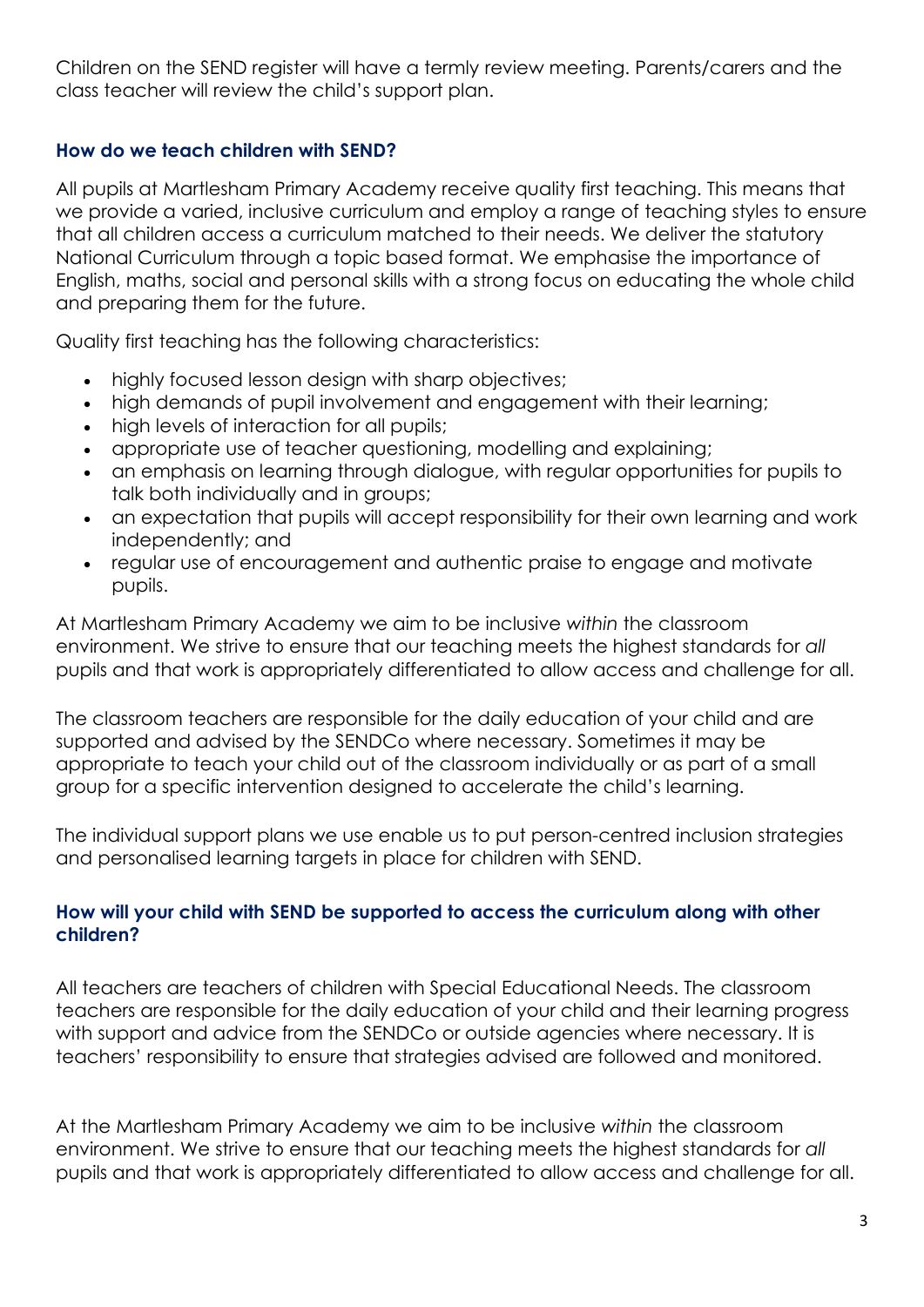Our **support plans** enable us to put effective person centred inclusion strategies in place for all children with additional needs by learning about a child's strengths, motivators, esteem generators, triggers and learning needs.

All children's learning is differentiated. This means it is set at a level to ensure the child can make progress. In some cases, this will mean a highly individualised curriculum and a high level of adult support. In others, their access to learning can be supported in other ways as listed below.

# **Communication and interaction**

- Children in reception are screened using the Language Link programme and any speech and language difficulties addressed through intervention.
- Children can be referred to the Local Authority Speech and Language Therapists for specialist support.
- Individual learning programmes created by Speech and Language Therapists alongside LSAs who are able to continue provision between visits.
- Some children receive specific teaching and support around social communication and interaction through our Thrive programme. This is carried out by our Thrive specialist who is specially trained in emotional support for children.

# **Cognition and Learning**

## **Strategies to support/develop literacy including reading**

- A recognition that difficulties in reading and recording do not necessarily reflect a child's overall ability.
- Small group/individual support.
- Regular assessments of phonic or 'whole word' knowledge to support targeted intervention.
- Priority 1-1 readers.
- Repetitive overlearning strategies to practise certain targeted skills for individuals.
- Opportunities for alternative ways of recording, other than writing.
- Targeted 'home learning' activities provided for example learning of small groups of 'high frequency words.
- Supported sentence writing.

## **Strategies to support/develop numeracy**

- Small group/individual support.
- Use of visual/physical apparatus (manipulatives) to support concrete understanding and kinaesthetic learners.
- Numicon.
- Precision teaching to address gaps in learning.

#### **Provision to facilitate/support access to the curriculum**

• 1 to 1 adult support - this may be given for particular activities or may need to be for longer and involve modelling social skills, resilience and encouraging positive behaviour and responses. The adult's role here is to support the child to learn independently, not to become reliant on adult support.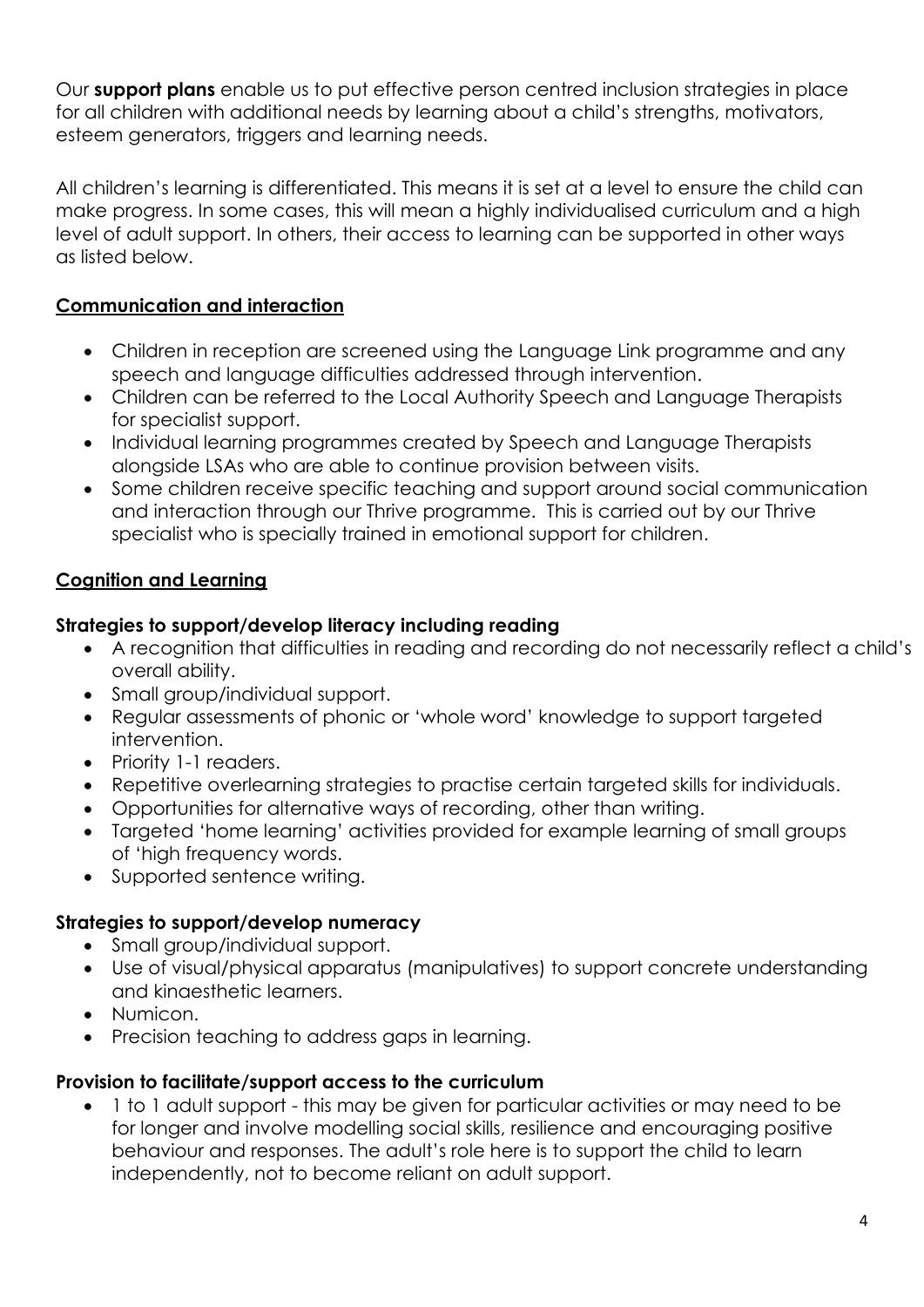- Specialist professional involvement to give advice for example Speech and Language Therapists, Educational Psychologists, SENDAT (Special Needs and Disabilities Academy Trust) who may provide specialist reports with recommendations for provision.
- Equipment to support physical access to the curriculum these may include: writing slopes; pencil grips; grip rulers; overlays; long-loop scissors; timers; coloured exercise books; hand rails; supportive seating; ramps and/or accessible toilets.
- Reduced timetables.
- LSA support.
- Pre-teaching.
- Alternative classroom layout for crutches/wheelchair access.

# **Strategies/support to develop independent learning**

- Vocabulary displayed in classrooms.
- Word mats.
- Number squares.
- Seating arrangements.
- Adult support which facilitates active learning and independence.
- Chunked instructions with visual support where working memory is a challenge.
- Visual timetables to support where children have a need for routine and knowing what will happen next.
- Use of work stations.

# **Social, Emotional and Mental Health**

## **Social Skills programmes/support including strategies to enhance self-esteem**

- We use the Thrive programme to support where there is an emotional need.
- The school has access to The Early Help Team who are able to work with families both in school and in the family home.
- Our SENDCo is able to refer to positive parenting courses.
- Each class has representation on the school council. Class council meetings allow all children to share their thoughts about the social aspects of the school, which in turn is brought to school council meetings by their representatives.

## **Strategies to reduce anxiety/promote emotional wellbeing (including communication with parents)**

- Parents are able to discuss concerns with staff at the school with members of staff.
- Staff make regular contact with parents either face to face or by telephone to discuss concerns and reduce pupil/parent anxiety.
- Visual timetables or now and next cards are used to allow children to map out their day.
- Recognition of possible sensory needs supported through environmental changes, sensory breaks, use of sensory aids.
- Transition work to support transfer to secondary school. Extra visits may be arranged to the new secondary school for targeted children.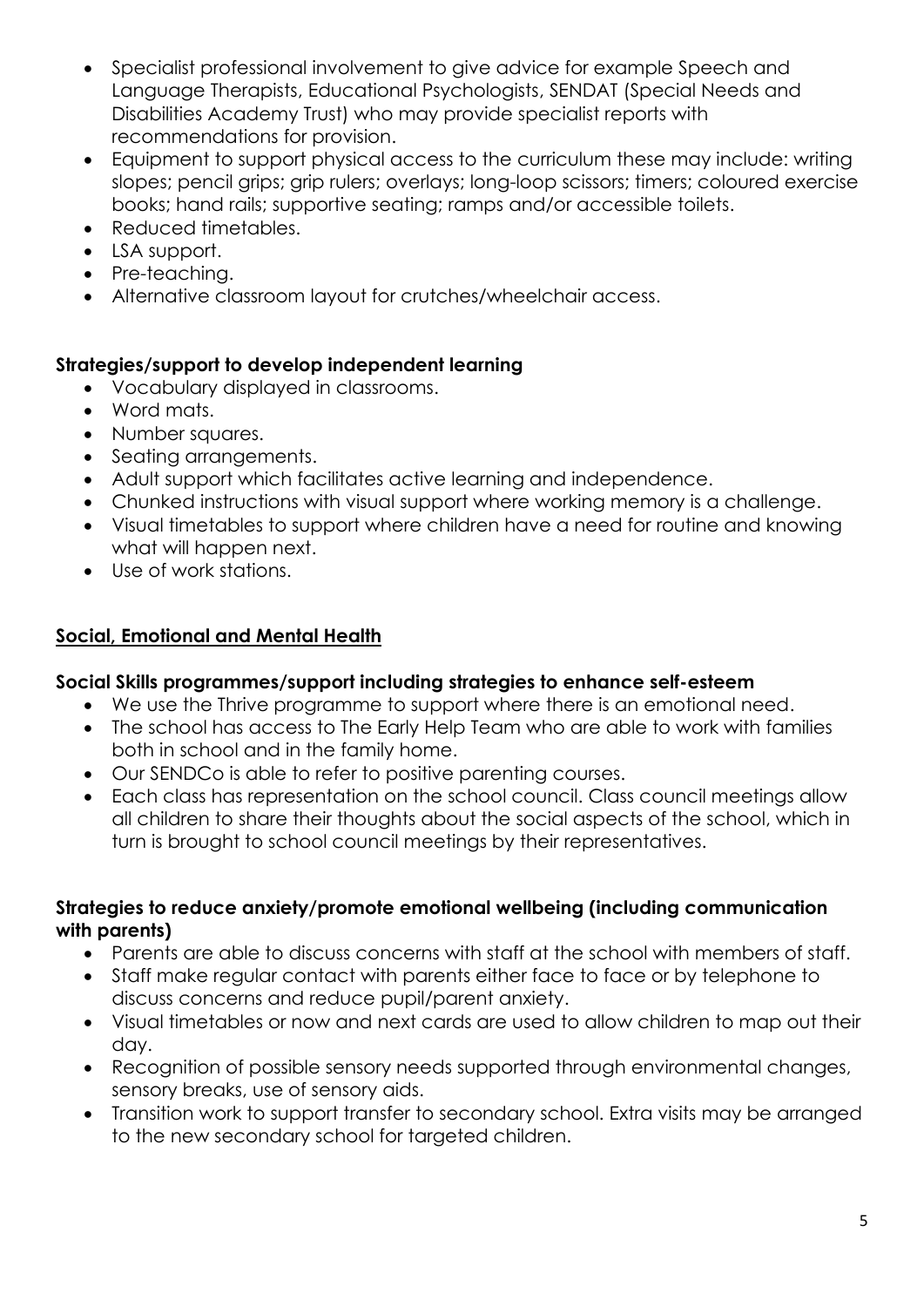## **Strategies to support positive behaviour**

- Consistent approach to behaviour management through our school behaviour policy and Good to be Green system.
- Rewarding positive behaviours through individual reward plans.
- Recognising, promoting and rewarding positive behaviour through sharing assemblies and house points.
- Providing children with responsibilities/jobs in school.
- Providing children with opportunities to work with younger children.
- Regular contact with parents.
- Working with parents and pupils to create and implement Individual Positive Behaviour Plans.
- Working in partnership with and receiving advice from our local authority's Family Services.
- Consideration of 'alternative provision' to allow children to develop engagement and access to the curriculum.

## **Physical and Sensory**

- Training from Special School partners for medical/personal care.
- The school has an intimate care policy which is followed for those children who need support.
- We use individual intimate care plans where necessary.
- Accessible toilet.
- External fixed ramps.
- Close adult support or more structured activities at lunchtimes can be arranged where needed.
- We can deliver therapy programmes, in conjunction with parents, as advised by an Occupational Therapist or Physiotherapist for individual pupils as part of their support plan.
- The school has disabled access and toilet facilities.
- Specialist equipment such as writing slopes where needed to address a physical need.
- Children receive access to individual or group 'gym trail' and finger gym activities.
- Where a child has identified sensory integration challenges, a sensory diet/breaks can be put in place to support, these include the use of sensory circuits.
- Equipment to support sensory needs.

Our SEND provision is monitored and evaluated for effectiveness by the SENDCo and class teacher, according to our SEND policy.

## **What interventions are used to support children?**

Sometimes it may be appropriate to teach your child out of the classroom individually or as part of a small group for a specific intervention designed to accelerate the child's learning. We use the following interventions to support this.

## **Communication and interaction**

• On entry to reception all children are screened for Speech and Language difficulties. Children are then given intervention support for this where needed.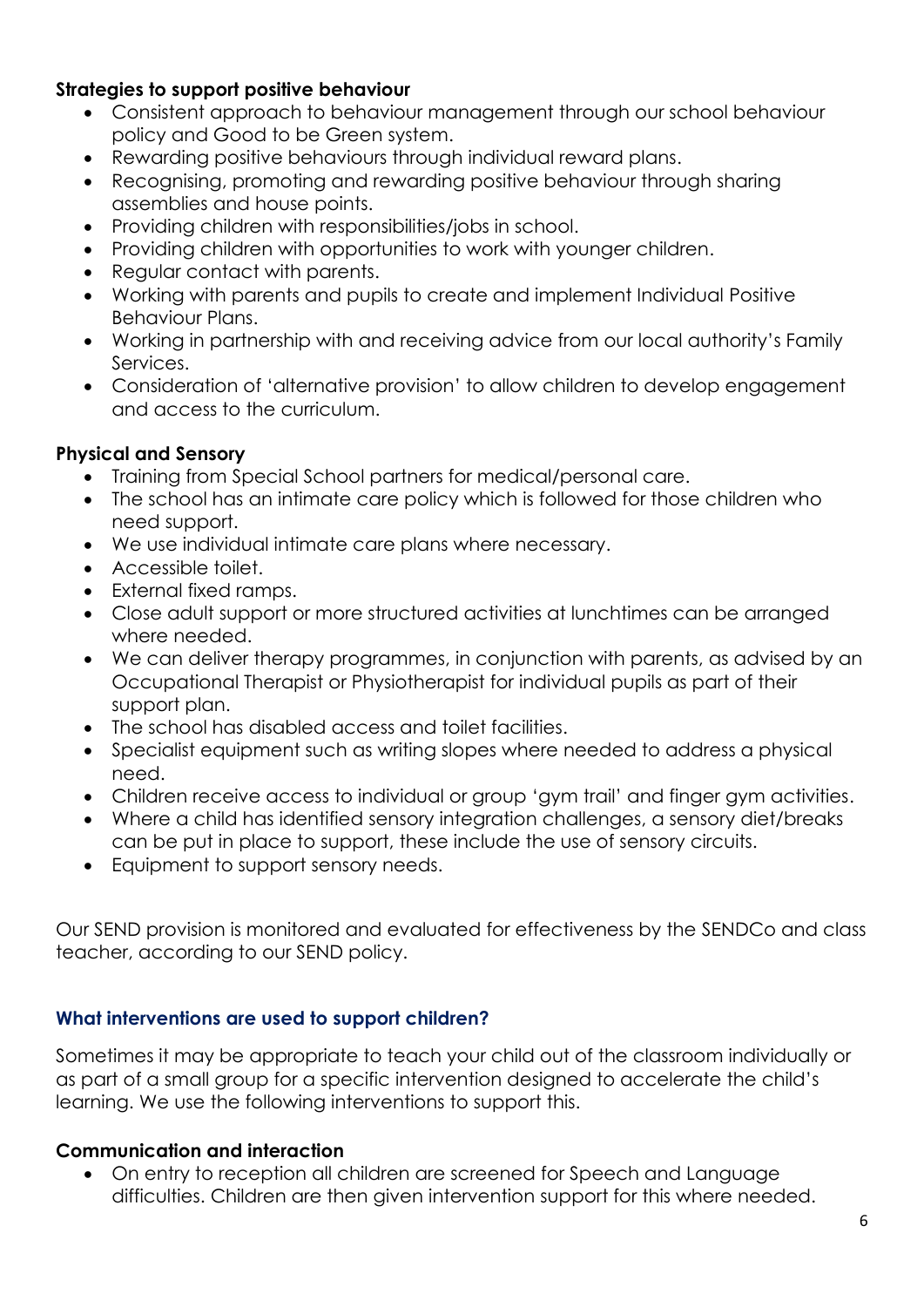Children can be referred to the Local Authority Speech and Language Therapists for specialist support.

- Programmes of work are created by the Speech and Language Therapists which are shared with class teachers and Learning Support Assistants who are able to continue provision between visits.
- Some children receive specific teaching and support around social communication and interaction through the Thrive programme.

# **Cognition and Learning**

- Personalised interventions with teachers and/or LSAs.
- Small group and/or individual support.
- Interventions suggested by outside agencies.

#### . **Social, Emotional and Mental Health**

- Thrive Programme
- '5 minute chat' at the beginning and end of the day where a child is able to offload any anxieties or frustration so that they are learning ready at school and not going home with unnecessary negative feelings about the school day.
- Attendance at early morning provision if children find coming into school difficult for a variety of reasons. This gives a 'soft start' to the day and helps children to be learning ready when they go to class. This is by invitation.

## **How do we measure progress for children with SEND?**

- We use a system called Small Steps, where appropriate children with SEND's progress is tracked using this approach. Teachers update an individual child's Small Steps spreadsheet each term.
- **All** children are formally assessed every term.
- Moderation of learning and attainment is done between classes and across the Reach2 Academy Trust.
- Children with a support plan will have personalised targets which are reviewed half termly.
- We closely track children's progress in pupil progress meetings every term. This meeting occurs with the head teacher/senior teacher and class teachers. Any issues or concerns regarding pupils with SEND are discussed at pupil progress meetings.
- Book scrutinies, lesson observations and learning walks are carried out by members of the Senior Leadership Team and the SENDCo.

Entry and exit assessments for interventions are used to measure the impact the support is having on learning.

Our SEND provision is monitored and evaluated for effectiveness on a termly basis by the SENDCo and class teacher, according to our SEND policy.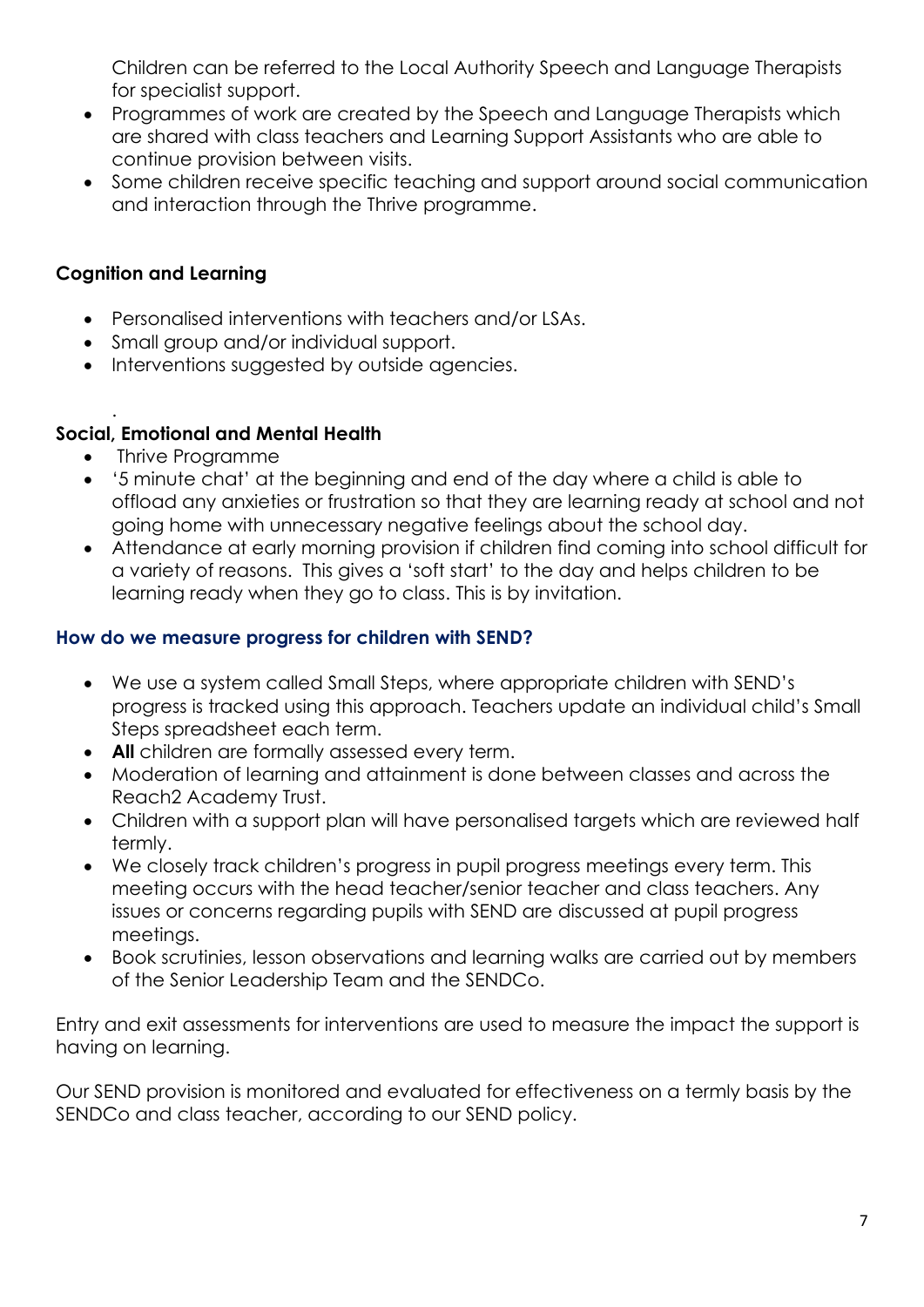# **What if my child needs expertise beyond that which the school can provide?**

Martlesham Primary Academy works with our Local Authority, Suffolk County Council and we are supported by the Reach2 Academy Trust. We also have partnership with a range of outside agencies to access further support and advice. These include:

- CISS, an outreach service which provides support for children with behavioural difficulties:
- Integrated Team 0-11;
- Integrated Delivery Network (formerly CAMHS, Children and Adolescent Mental Health Services);
- Dyslexia Outreach Service;
- Pupil Referral Units;
- Suffolk County Council Family Services;
- Sensory and Communication Advisory Teachers;
- SENDAT outreach service;
- Speech and Language Therapists (both SCC and NHS);
- Educational Psychologists;
- School Nursing Team;
- Community Paediatrics;
- Occupational Therapists; and
- Physiotherapists.

Occasionally, it may become evident that mainstream schooling will not meet a child's very specialised individual needs. In this case, with the child and family at the heart of any decision, a referral may be made to a more specialist educational setting where the child's needs can be met in a more focused and expert way.

#### **How will I be kept up to date with what is happening for my child?**

We strive to give parents the opportunity to communicate with school on a regular basis via:

- gathering information for support plans;
- support plan review meetings;
- information on interventions planned for your child;
- appointments with relevant members of staff as needed;
- parent evenings;
- home/school books;
- annual reviews for those children with an EHCP (Education, Health and Care Plan). This gives the opportunity for parents, carers, pupils, teachers and other professionals to review progress over the year towards previously identified outcomes, to identify new ones for the future and to plan what will need to happen to achieve success;
- for pupils working with outside agencies such as the Local Authority Speech and Language Therapist, Education Psychologist parents will be invited into to meet these outside professionals; and/or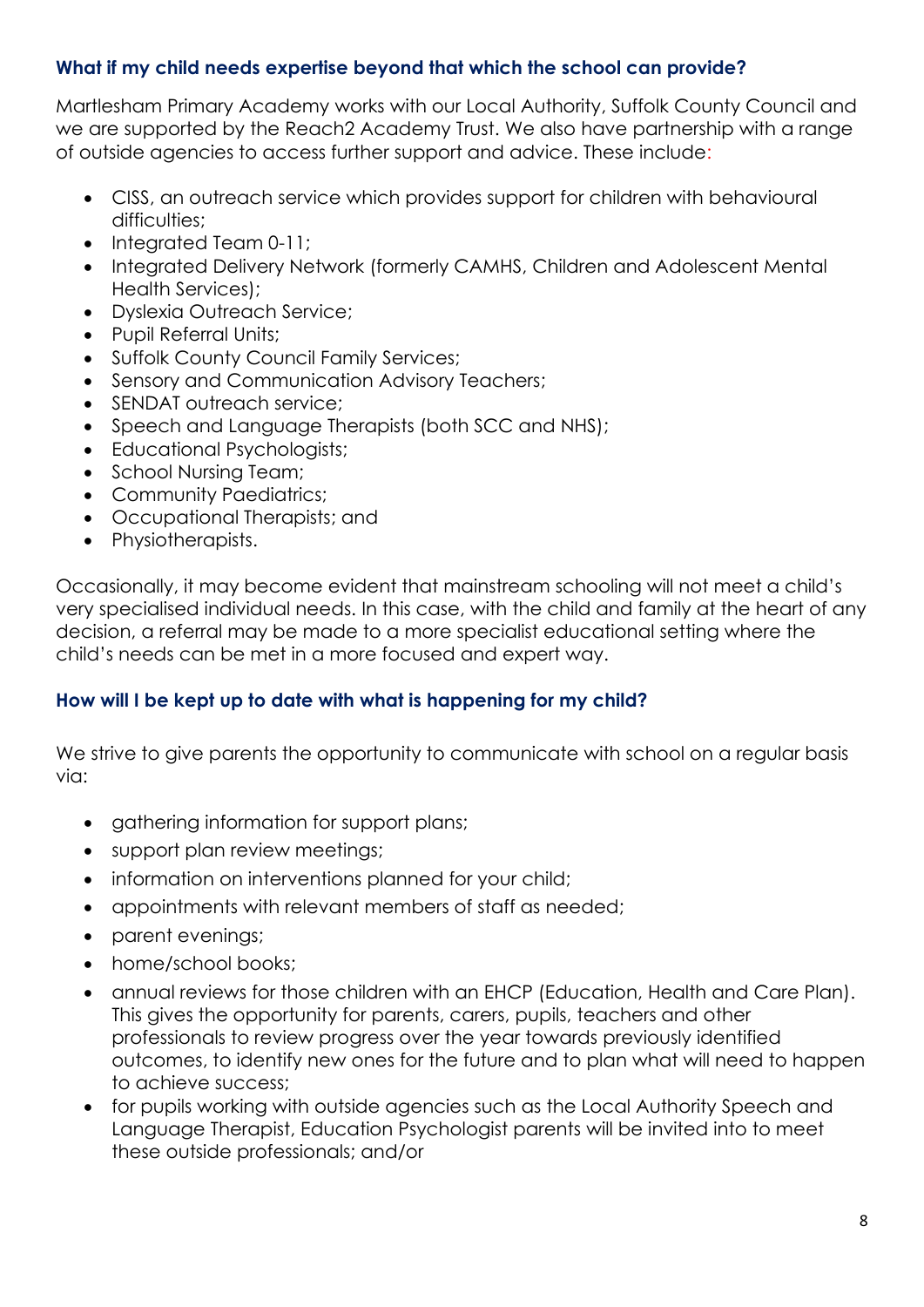• we can refer to the Common Assessment Framework (CAF) system and run Family Support Network meetings. These are led by the Early Help Team for families in need of support.

We take any concerns raised by parents very seriously and compare them to our own assessment and information on how the child is developing. If appropriate, and with parental consent, we contact external agencies and professionals to liaise with the school, make further assessments and recommend strategies. We may also be able to help with supporting information if a medical assessment relating to learning or behaviour is needed.

## **How can I support my child's school experience when they have SEND?**

- Focus on your child's strengths and good qualities.
- Give us as much detail as you can for their support plan.
- Attend review meetings.
- Support with home learning when given but don't do it for them.
- Read *to* them as well as *with* them often as possible or let us know if this is difficult for any reason.
- Spend time with your child daily where neither you nor your child are distracted by a phone, tablet, TV or screen of any kind – chunks of 15 minutes are useful.
- Let us know if anything has happened which might have an emotional impact on your child's learning for example bereavement, change in family circumstances, separation.

## **How will my child be involved in their own educational needs?**

Pupils have the opportunity to voice thoughts about their education through:

- supplying information for support plans and their reviews;
- giving their views for EHCP reviews annually as well as attending when appropriate;
- through the School Council;
- pupil perceptions that take place termly; and
- at transition events to the high school.

#### **How will transitions be supported for my child with SEND?**

- Positive transitions are in everyone's best interests and we work hard to ensure that this happens smoothly.
- From class to class, teachers are given time to have transition meetings to discuss the needs of each child in the class. In addition, children spend time with their new teacher as an opportunity to get to know each other.
- All paperwork relating to a child's SEND is passed to the next class teacher for consistency.
- Enhanced transition can be provided where there is a particular need.
- If a child moves to another school, it is the responsibility of the head teacher to transfer any information and documentation about the child.
- When a child moves to high school every effort is made to familiarise them with the staff and new surroundings through school visits, staff liaison and specific transition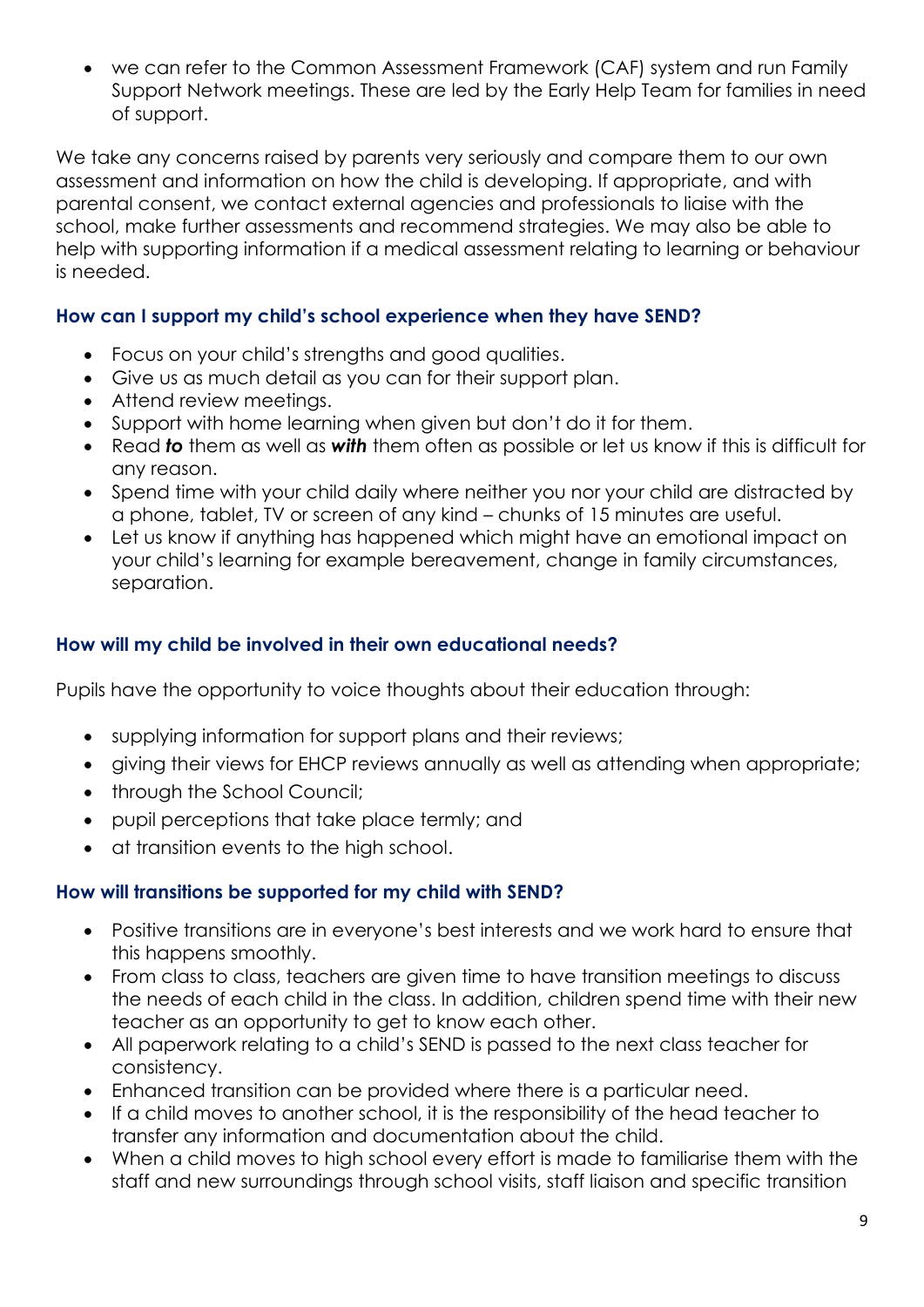projects. Many of our local high schools offer enhanced transition for children with identified additional needs.

• We have transition meetings with our pyramid high schools in year 6 so that a child's needs are known and anticipated in advance.

# **What does all the jargon mean?**

| <b>Abbreviation</b>   | <b>Description</b>                                                                                                                                                                                                                                         |
|-----------------------|------------------------------------------------------------------------------------------------------------------------------------------------------------------------------------------------------------------------------------------------------------|
| <b>ADHD / ASC</b>     | Attention Deficit Hyperactivity Disorder / Condition                                                                                                                                                                                                       |
| <b>ASD</b>            | Autistic spectrum disorder                                                                                                                                                                                                                                 |
| <b>CAF</b>            | Common Assessment Form – used to refer to the Early Help team is a<br>family are having difficulties                                                                                                                                                       |
| <b>CiC</b>            | Child in Care (A child living with foster carers or under Local Authority<br>care)                                                                                                                                                                         |
| <b>CISS</b>           | County Inclusive Support Service - supports children whose behaviour is<br>becoming a significant barrier to learning and whose school<br>placement may be vulnerable                                                                                      |
| <b>CoP</b>            | This is the legal document that sets out the requirements for SEND.<br>Code of Practice Special Educational Needs (SEND) Code of Practice:<br>for 0 to 25 years. Statutory guidance for organisations who work with<br>and support young people with SEND. |
| <b>EHCP</b>           | Education and Health Care plan - these replace Statements of SEN.<br>They require a formal assessment of SEND by the LA and may result in<br>the school receiving 'top up' funding to help support a child's needs.                                        |
| <b>EP</b>             | Educational Psychologist                                                                                                                                                                                                                                   |
| <b>EWO</b>            | <b>Educational Welfare Officer</b>                                                                                                                                                                                                                         |
| <b>FSW/P</b>          | <b>Family Support Worker/Practitioner</b>                                                                                                                                                                                                                  |
| <b>FSNM</b>           | Family Support Network Meetings - Led by the Local Authority Early<br>Help Team to support families experiencing social and emotional<br>difficulties                                                                                                      |
| ΗI                    | Hearing impaired                                                                                                                                                                                                                                           |
| LA                    | Local Authority                                                                                                                                                                                                                                            |
| <b>LA Local Offer</b> | States what the LA will be offering schools and other providers in terms<br>of SEND.                                                                                                                                                                       |
| <b>MSI</b>            | Multi Sensory Impairment                                                                                                                                                                                                                                   |
| PD                    | Physical Disability                                                                                                                                                                                                                                        |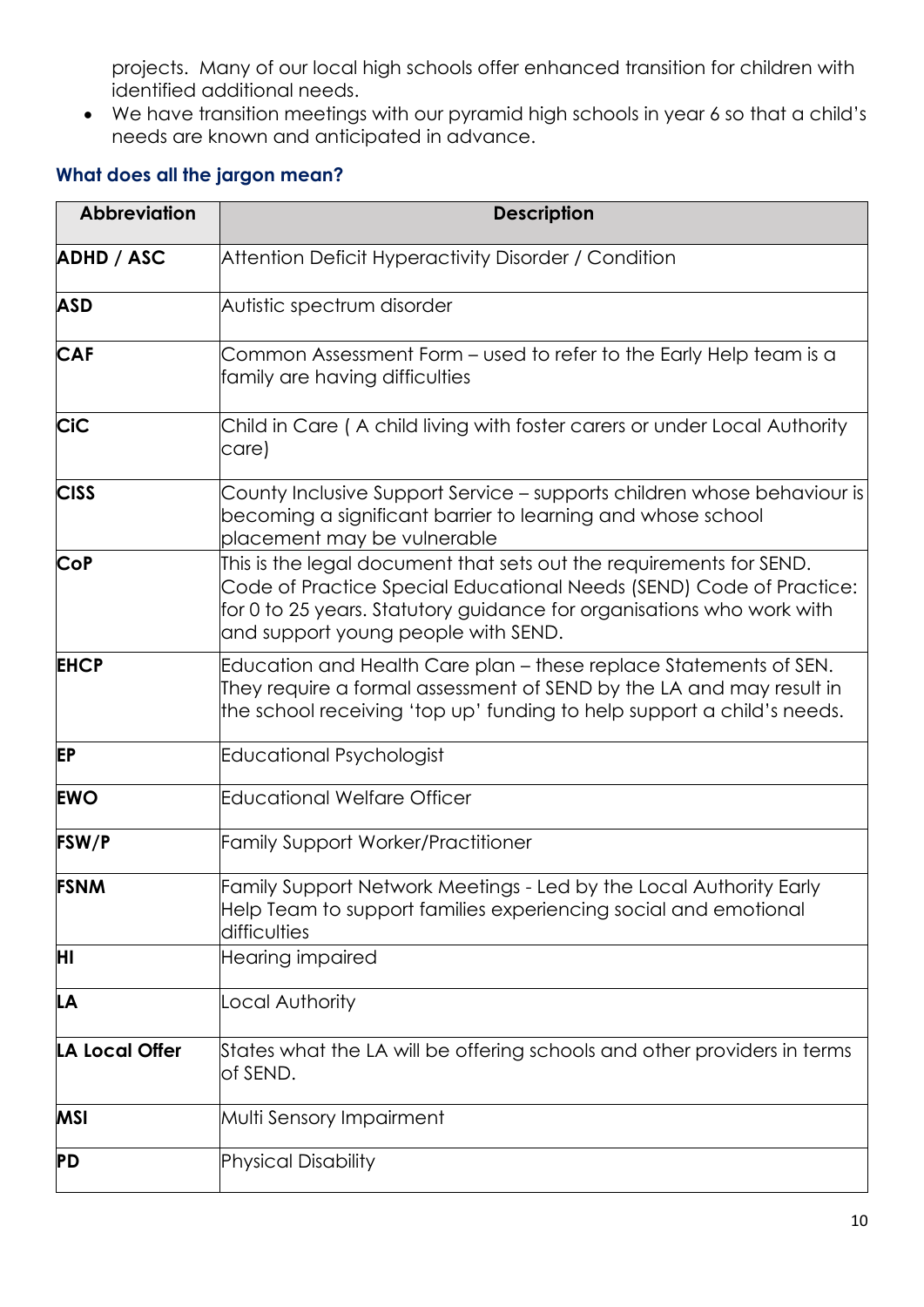| <b>PEP</b>                                         | Personal Education Plan (used to support Children in Care)                                                              |
|----------------------------------------------------|-------------------------------------------------------------------------------------------------------------------------|
| <b>PIPs</b>                                        | Personal Improvement Plans                                                                                              |
| <b>SENDCo</b>                                      | Special Educational Needs and Disabilities Coordinator.                                                                 |
| <b>SEND</b>                                        | Special Educational Needs or Disabilities                                                                               |
| <b>School SEND</b><br><b>Information</b><br>Report | States what the School will be offering students and parents in terms of<br>SEND.                                       |
| <b>SaLT</b>                                        | Speech and Language Therapy                                                                                             |
| <b>SpLD</b>                                        | Specific Learning Difficulty (Dyslexia, dyspraxia, dyscalculia)                                                         |
| <b>SPSF</b>                                        | Suffolk Pastoral Support Framework – used to engage learners and<br>families where a child is at risk of underachieving |
| VI                                                 | Visual Impairment                                                                                                       |

## **Who is the SENDCO?**

Miss Lily Hudson is SENDCo for Martlesham Primary Academy, she is an experienced teacher and holds the National SENDCo qualification. She can be contacted on the main school phone number 01473 624409 or by emailing the school office at [office@martleshamacademy.org](mailto:office@martleshamacademy.org)

#### **Staff Training and Expertise**

Staff training and development needs are closely monitored in school by the leadership team. Subject leaders have a key role in monitoring the development of their area of learning and ensure that all members of staff are providing an inclusive, challenging and ambitious curriculum for all pupils. We work closely with other schools in the Reach2 Academy Trust and share expertise.

The SENDCo monitors the progress of children with SEND in school. The school's SENDCo regularly attends SENDCo network meetings in order to keep up to date with local and national updates in SEND. We also have built and maintained many relationships with the local authority and other professionals in the area to ensure we can provide appropriate and effective support.

#### **What should I do if I have a complaint about my child's SEND provision?**

At Martlesham Primary Academy we are committed to providing the best learning experiences for all our children. Should a situation arise where you would like to make any comments, compliments or complaints on our procedures and policies please contact Miss Hudson (SENDCo) or Miss Churchman (head teacher) via the school office on 01473 624409.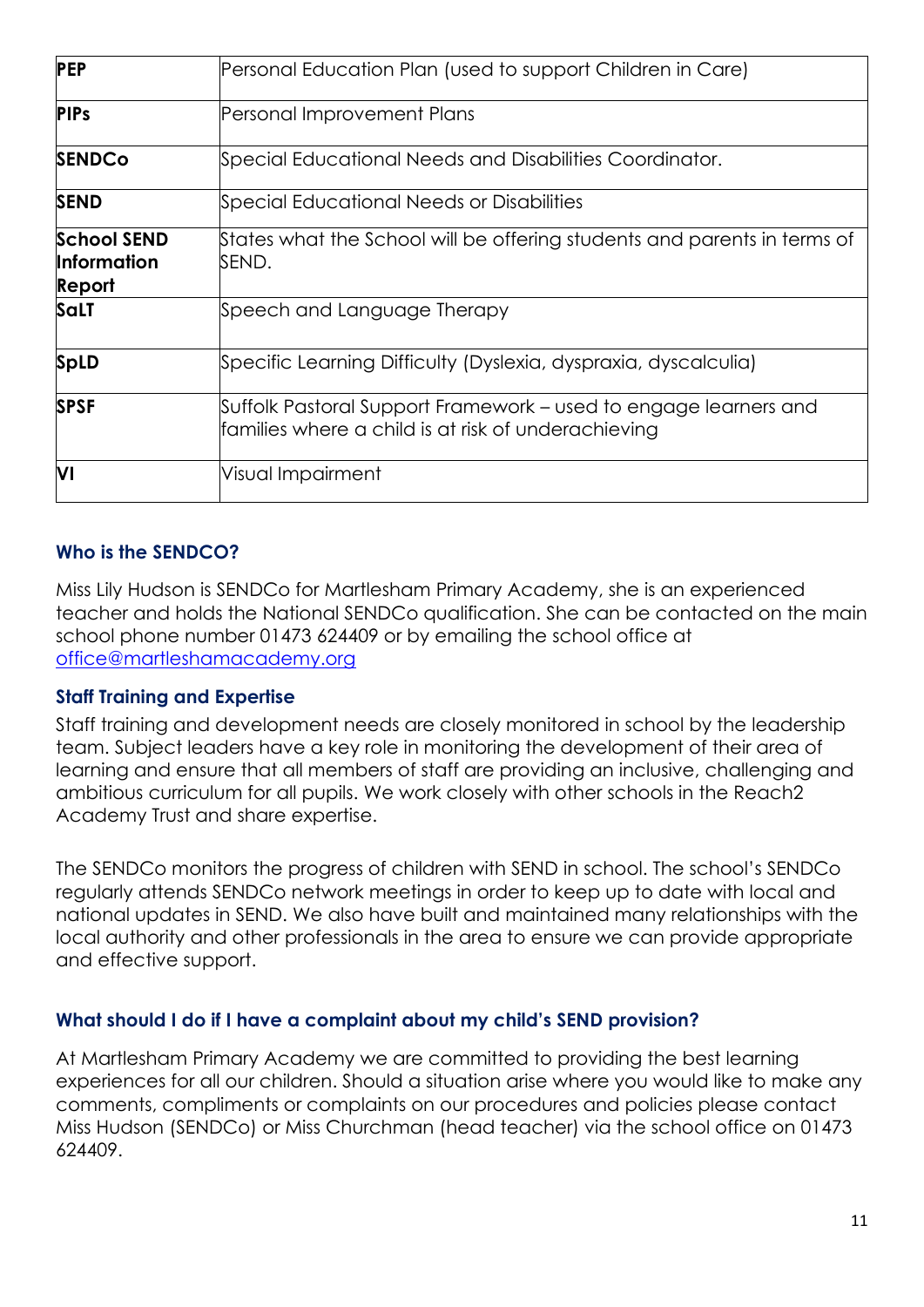#### **Where can parents and carers access support?**

[Suffolk Parent Carer Network](https://spcn.org.uk/) <https://spcn.org.uk/>

A network of parents and carers of children and young people with additional needs and/or disabilities in Suffolk who aim to be a voice to inform service providers of the needs of disabled children, young people and their families.

[Special Educational Needs and Disabilities Information Advice and ...](https://www.suffolk.gov.uk/children-families-and-learning/send-and-the-local-offer/sendiass/) *https://www.suffolk.gov.uk/children-families-and-learning/send-and-the.../sendiass/*

The *SENDIASS* service is for children and young people (up to 25 years) and ... Special Educational Needs and Disabilities Information Advice and Support Service or *SENDIASS* is a free confidential and impartial ... Go to *Suffolk SENDIASS* ...

[Suffolk Parent Partnership](http://www.suffolk.gov.uk/parentpartnership) is a confidential listening, advice and support service for parents and carers with concerns regarding their child's education. In school, you can find their leaflets in office foyer / community room.

[Access Unlimited](https://www.access-unlimited.co.uk/) is the One Stop Shop for Suffolk children and young people with additional needs and disabilities. You can find information about the full range range of services that Suffolk County Council provides.

[IPSEA](http://www.ipsea.org.uk/) is a national charity offering free legal advice to families who have children with special educational needs.

Autism Anglia offers support to parents and families of children with diagnosed ASD

#### **What does the Suffolk Local Offer, offer children with SEND?**

*Suffolk Local Offer*. Information about support services and local opportunities for children and young people with SEND - find what you need all in one place.

Suffolk Local Offer | Community Directory - Suffolk Infolink

<https://infolink.suffolk.gov.uk/kb5/suffolk/infolink/localoffer.page>

Our partnership with the Local Authority is though SEND family services Suffolk Coastal. Should you need advice from this team regarding your child with SEND, the link below shows the service they offer and contact details for the team. The team can be contacted on [SENDCoastal@suffolk.gov.uk](mailto:SENDCoastal@suffolk.gov.uk) Our current Lead Coordinator is **Hayley Mason**.

[https://search3.openobjects.com/mediamanager/suffolk/enterprise/files/family\\_services\\_the\\_tea](https://search3.openobjects.com/mediamanager/suffolk/enterprise/files/family_services_the_teams_and_the_education_settings_2018_2019.pdf) [ms\\_and\\_the\\_education\\_settings\\_2018\\_2019.pdf](https://search3.openobjects.com/mediamanager/suffolk/enterprise/files/family_services_the_teams_and_the_education_settings_2018_2019.pdf)